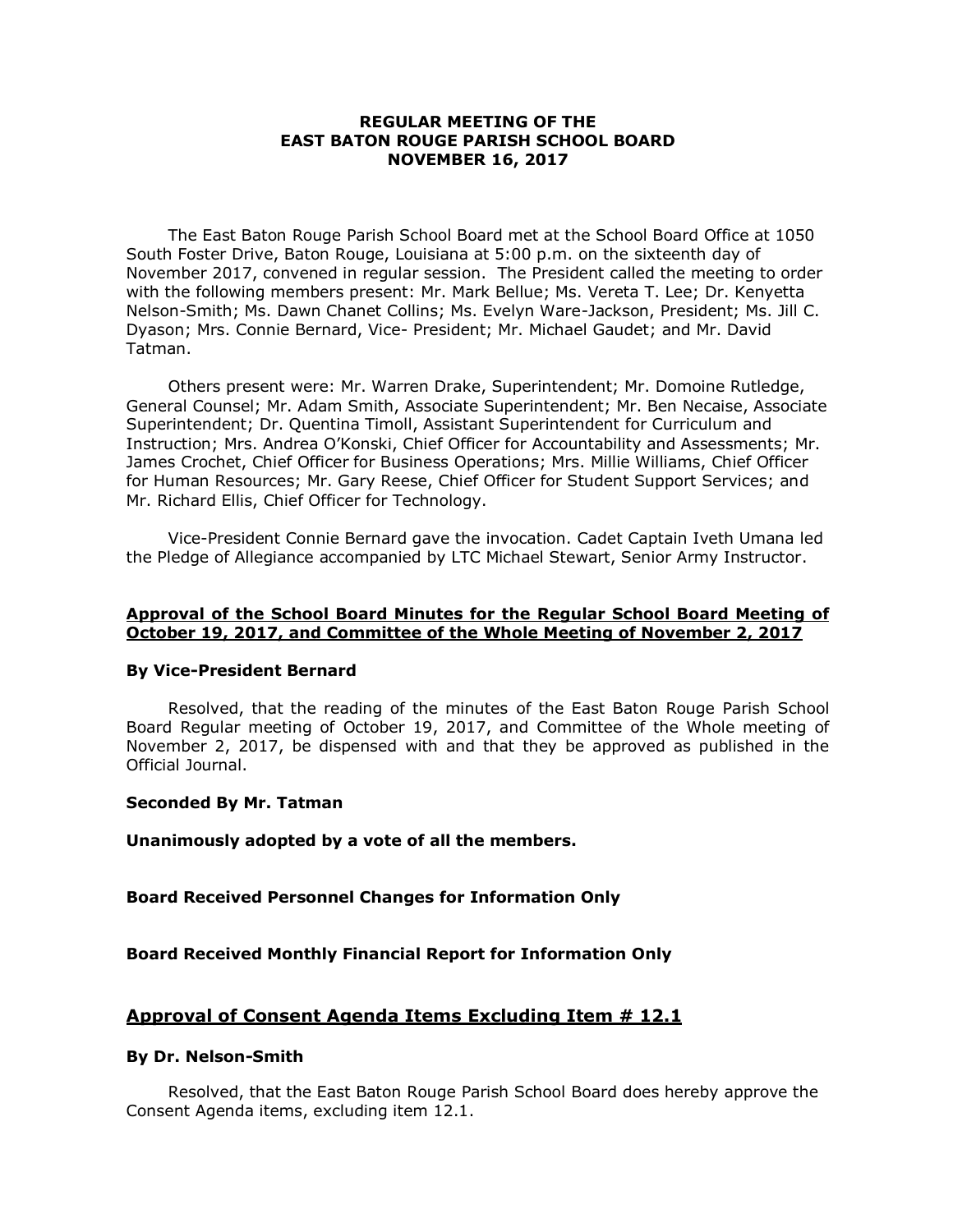# **Seconded By Ms. Lee**

# **Unanimously adopted by a vote of all the members.**

# *The following items were approved as part of the Consent Agenda:*

Approval of the following grants:

- a) New Orleans Jazz & Heritage Foundation's 2017-2018 Community Partnership Grant in the amount of \$1,500.00 to pay teacher stipends for music practices held during summer months.
- b) IBM-PTech Pilot Project Planning Grant in the amount of \$50,000.00.

Approval of the following budget: Education Excellence Fund (EEF) budget.

Approval of the East Baton Rouge Parish School System financial audit results for the fiscal year ended June 30, 2017.

Approval of the Preliminary Actual Semi-Financial 2016-2017 Tax Plan Update and the Proposed 2017-2018 Tax Plan Budgets for Propositions 1, 2, and 3.

Authorization for staff to advertise, accept the low bid meeting specifications and make the award of a contract for the flood repairs at Lanier Elementary School, or reject any and all bids for just cause in accordance with the Louisiana Public Bid Law; Louisiana Revised Statutes, Title 38; Chapter 10.

Adoption of the revised test security policy for 2017-2018.

Approval of a one-month extension of a timber lease.

Approval of a Cooperative Endeavor Agreement between the East Baton Rouge Parish School Board and BREC regarding Istrouma High School and related matters.

Adoption of the following Board policies: JGCD, EB, GAMA, JCDAA, and KF.

Adoption of a Resolution regarding the East Baton Rouge Parish School System's Education Facilities Improvement District (EFID) and related matters.

Approval of a recommendation from Mr. Domoine Rutledge, General Counsel, EBRPSB, in the matter of: Joseph A. Lorenzo vs. Reginald D. Griffin, Berkley Insurance Company and AllState Property and Casualty Insurance Company, Suit No: 643678; Section 22; 19<sup>th</sup> JDC; Parish of East Baton Rouge.

# **END OF CONSENT AGENDA ITEMS**

## **Budget and Contract with ESSA**

## **By Vice-President Bernard**

Resolved, that the East Baton Rouge Parish School Board does hereby approve acceptance of the ESSA grant and authorizes the Superintendent to negotiate and